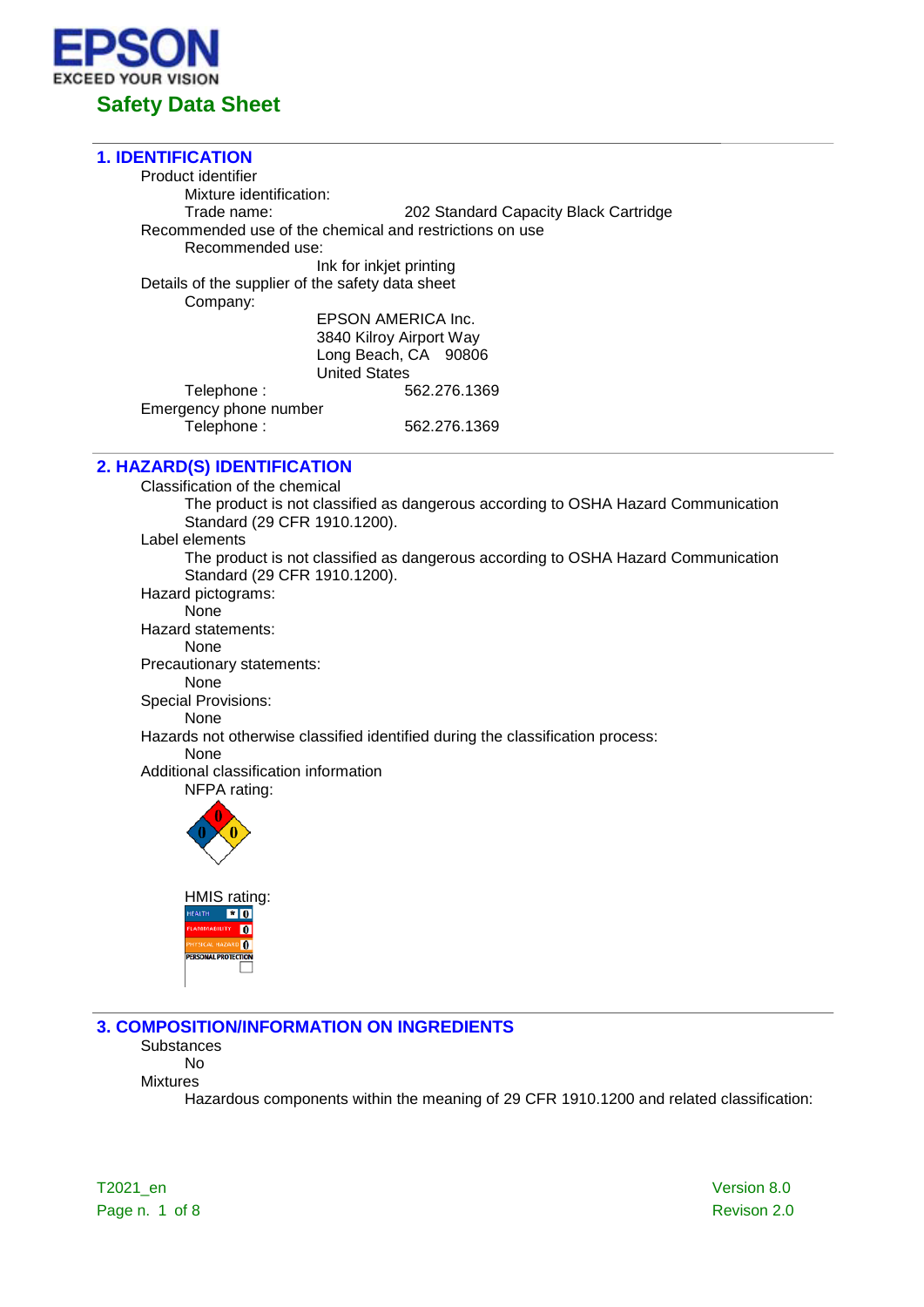

| Qty            | <b>Name</b>                                                                              | <b>Ident. Number</b>            |                                                                          | <b>Classification</b>                                                                                                          |
|----------------|------------------------------------------------------------------------------------------|---------------------------------|--------------------------------------------------------------------------|--------------------------------------------------------------------------------------------------------------------------------|
| 65%<br>80%     | Water                                                                                    | CAS:<br>EC:                     | 7732-18-5<br>231-791-2                                                   | The product is not classified as<br>dangerous according to OSHA<br><b>Hazard Communication Standard</b><br>(29 CFR 1910.1200). |
| $5% -$<br>7%   | Carbon black                                                                             | CAS:<br>EC:                     | 1333-86-4<br>215-609-9                                                   | The product is not classified as<br>dangerous according to OSHA<br><b>Hazard Communication Standard</b><br>(29 CFR 1910.1200). |
| $5\%$ ~<br>7%  | Glycerol                                                                                 | CAS:<br>EC:                     | $56 - 81 - 5$<br>200-289-5                                               | The product is not classified as<br>dangerous according to OSHA<br><b>Hazard Communication Standard</b><br>(29 CFR 1910.1200). |
| $3% -$<br>5%   | 2-[2-(2-butoxyethoxy)et<br>hoxy]ethanol; TEGBE;<br>triethylene glycol<br>monobutyl ether | Index<br>number:<br>CAS:<br>EC: | 603-183-00-0<br>143-22-6<br>205-592-6<br>REACH No.: 01-21194751<br>07-38 | ♦<br>A.3/1 Eye Dam. 1 H318                                                                                                     |
| 0.5%<br>$~1\%$ | <b>Triethanol amine</b>                                                                  | CAS:<br>EC:                     | 102-71-6<br>203-049-8                                                    | The product is not classified as<br>dangerous according to OSHA<br><b>Hazard Communication Standard</b><br>(29 CFR 1910.1200). |

### **4. FIRST-AID MEASURES**

Description of necessary measures

In case of skin contact:

Wash with plenty of water and soap.

In case of eyes contact:

In case of contact with eyes, rinse immediately with plenty of water and seek medical advice. In case of Ingestion:

Do not under any circumstances induce vomiting. OBTAIN A MEDICAL EXAMINATION IMMEDIATELY.

In case of Inhalation:

Remove casualty to fresh air and keep warm and at rest.

Most important symptoms/effects, acute and delayed

None

Indication of immediate medical attention and special treatment needed Treatment:

None

## **5. FIRE-FIGHTING MEASURES**

Suitable extinguishing media: Water. Carbon dioxide (CO2). Unsuitable extinguishing media: None in particular. Specific hazards arising from the chemical Do not inhale explosion and combustion gases. Burning produces heavy smoke. Hazardous combustion products: None Explosive properties: No data available Oxidizing properties: No data available

T2021\_en Version 8.0 Page n. 2 of 8 Revison 2.0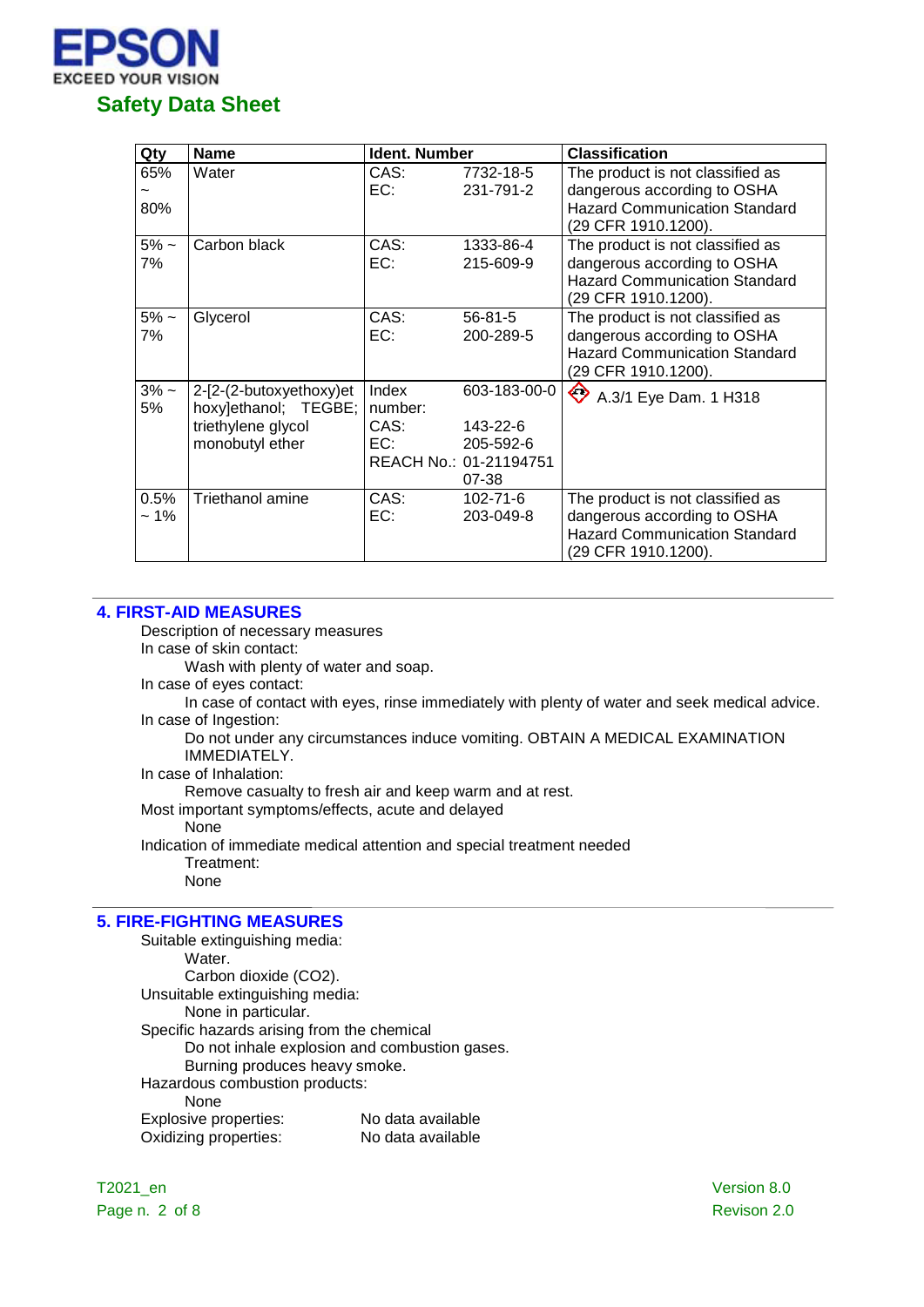

Special protective equipment and precautions for fire-fighters

Use suitable breathing apparatus .

Collect contaminated fire extinguishing water separately. This must not be discharged into drains.

Move undamaged containers from immediate hazard area if it can be done safely.

## **6. ACCIDENTAL RELEASE MEASURES**

Personal precautions, protective equipment, and emergency procedures

Wear personal protection equipment.

Remove all sources of ignition.

Wear breathing apparatus if exposed to vapours/dusts/aerosols.

Provide adequate ventilation.

Remove persons to safety.

Use appropriate respiratory protection.

See protective measures under point 7 and 8.

Methods and materials for containment and cleaning up

Wash with plenty of water.

### **7. HANDLING AND STORAGE**

Precautions for safe handling Avoid contact with skin and eyes, inhalation of vapours and mists. Do not use on extensive surface areas in premises where there are occupants. Do not eat or drink while working. See also section 8 for recommended protective equipment. Conditions for safe storage, including any incompatibilities Keep away from food, drink and feed. Incompatible materials: None in particular. Instructions as regards storage premises: Adequately ventilated premises. Storage temperature: Store at ambient temperature.

## **8. EXPOSURE CONTROLS/PERSONAL PROTECTION**

Control parameters Carbon black - CAS: 1333-86-4 - OEL Type: ACGIH - LTE(8h): 3 mg/m3 - OEL Type: OSHA - LTE: 3.5 mg/m3 Glycerol - CAS: 56-81-5 - OEL Type: OSHA - LTE: 5 mg/m3 - OEL Type: OSHA - LTE: 15 mg/m3 DNEL Exposure Limit Values No data available PNEC Exposure Limit Values 2-[2-(2-butoxyethoxy)ethoxy]ethanol; TEGBE; triethylene glycol monobutyl ether - CAS: 143-22-6 Target: Fresh Water - Value: 1.5 mg/l Target: Freshwater sediments - Value: 5.77 mg/kg Target: Marine water - Value: 0.15 mg/l Target: Marine water sediments - Value: 0.13 mg/kg Target: Microorganisms in sewage treatments - Value: 200 mg/l Appropriate engineering controls: None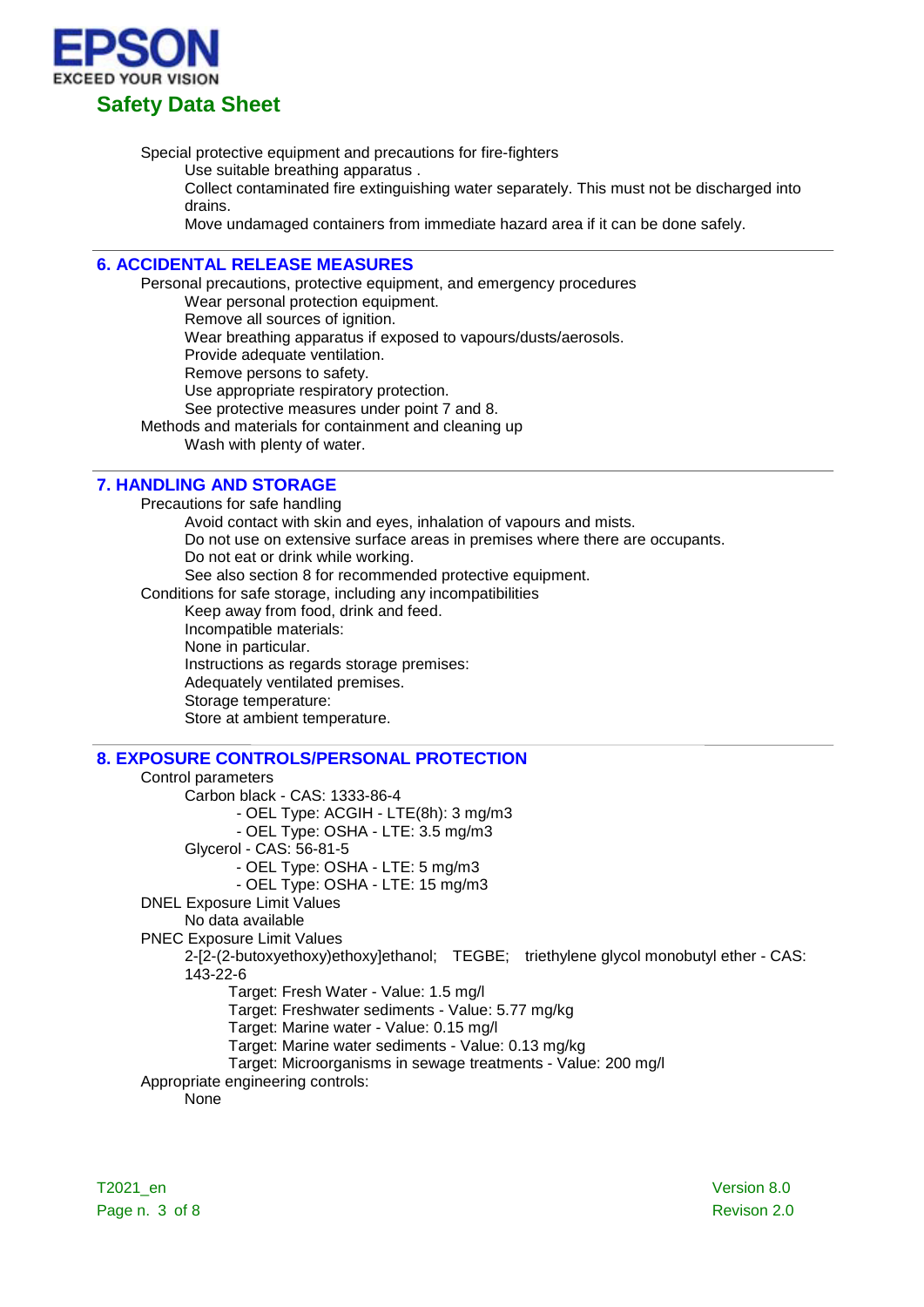

Individual protection measures Eye protection: Not needed for normal use. Anyway, operate according good working practices. Protection for skin: No special precaution must be adopted for normal use. Protection for hands: Not needed for normal use. Respiratory protection: Not needed for normal use. Thermal Hazards: None

### **9. PHYSICAL AND CHEMICAL PROPERTIES**

| Appearance and colour:                                          | <b>Black Liquid</b>     |
|-----------------------------------------------------------------|-------------------------|
| Odour:                                                          | Slightly                |
| Odour threshold:                                                | No data available       |
| pH:                                                             | $8.9 \sim 9.9$ at 20 °C |
| Melting point / freezing point:                                 | No data available       |
| Initial boiling point and boiling range:                        | No data available       |
| Flash point:                                                    | > 212 °F / 100 °C       |
| Evaporation rate:                                               | No data available       |
| Solid/gas flammability:                                         | No data available       |
| Upper/lower flammability or explosive limits: No data available |                         |
| Vapour pressure:                                                | No data available       |
| Vapour density:                                                 | No data available       |
| Relative density:                                               | No data available       |
| Solubility in water:                                            | Complete                |
| Solubility in oil:                                              | No data available       |
| Partition coefficient (n-octanol/water):                        | No data available       |
| Auto-ignition temperature:                                      | No data available       |
| Decomposition temperature:                                      | No data available       |
| Viscosity:                                                      | < 5 mPa⋅s at 20 °C      |
| Miscibility:                                                    | No data available       |
| Fat Solubility:                                                 | No data available       |
| Conductivity:                                                   | No data available       |

### **10. STABILITY AND REACTIVITY**

**Reactivity** Stable under normal conditions Chemical stability Stable under normal conditions Possibility of hazardous reactions None Conditions to avoid Stable under normal conditions. Incompatible materials None in particular. Hazardous decomposition products None.

# **11. TOXICOLOGICAL INFORMATION**

Toxicological information of the product: e) germ cell mutagenicity: Test: Mutagenesis - Species: Salmonella Typhimurium and Escherichia coli Negative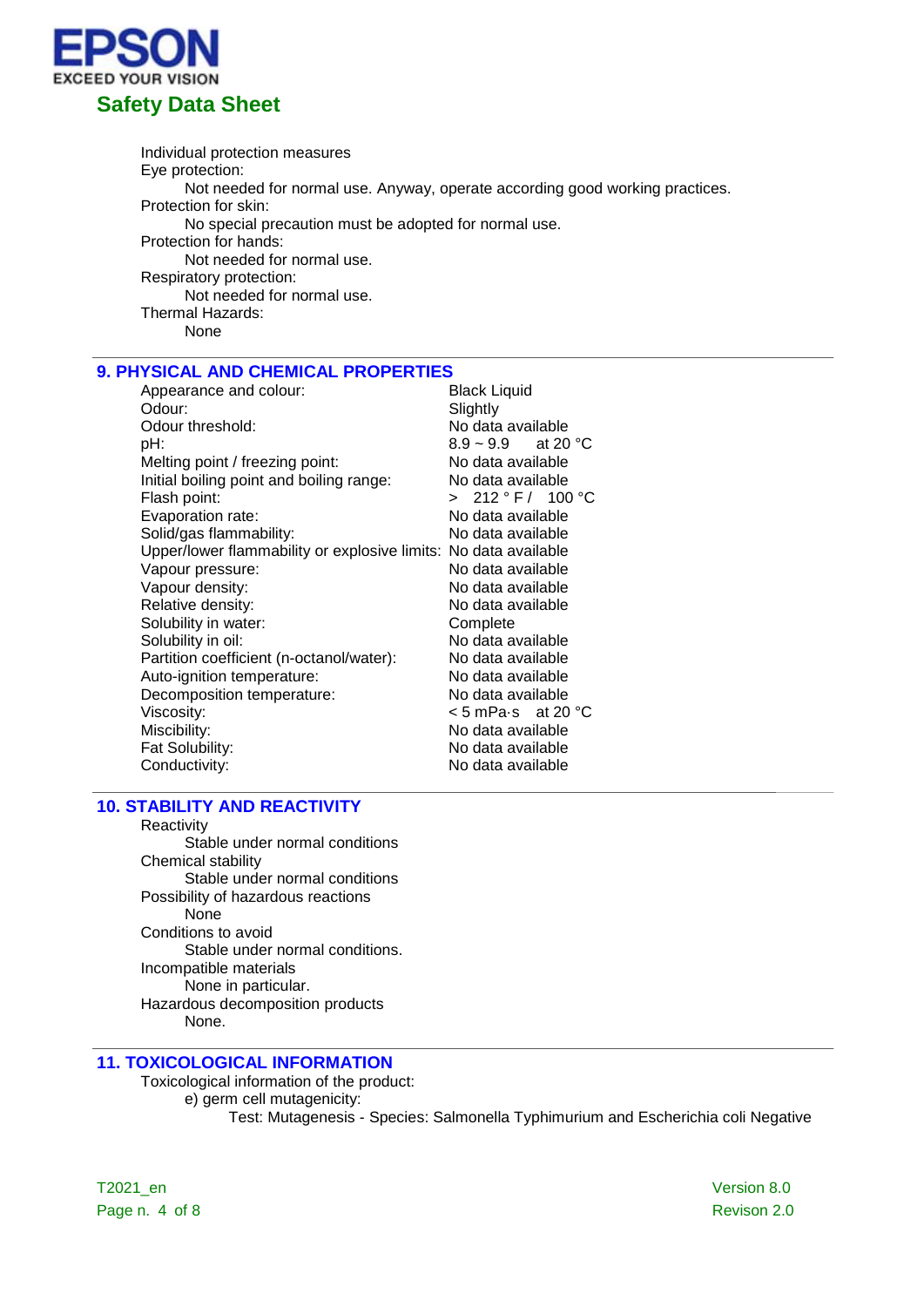

Toxicological information of the main substances found in the mixture:

Carbon black - CAS: 1333-86-4

a) acute toxicity:

Test: LD50 - Route: Dermal - Species: Rabbit > 3 g/kg - Source: Acute Toxicity Data. Journal of the American College of Toxicology, Part B. Vol. 15

Test: LD50 - Route: Oral - Species: Rat > 15400 mg/kg - Source: Acute Toxicity Data. Journal of the American College of Toxicology, Part B. Vol. 15

Glycerol - CAS: 56-81-5

a) acute toxicity:

Test: LD50 - Route: Oral - Species: Guinea pig = 7750 mg/kg - Source: Journal of Industrial Hygiene and Toxicology. Vol. 23, Pg. 259, 1941

Test: LDLo - Route: Oral - Species: Human = 1428 mg/kg - Source: "Toxicology of Drugs and Chemicals," Deichmann, W.B., New York, Academic Press, Inc., 1969Vol. -, Pg. 288, 1969.

2-[2-(2-butoxyethoxy)ethoxy]ethanol; TEGBE; triethylene glycol monobutyl ether - CAS: 143-22-6

a) acute toxicity:

Test: LD50 - Route: Dermal - Species: Rabbit = 3.54 ml/kg - Source: American Industrial Hygiene Association Journal. Vol. 23, Pg. 95, 1962.

Test: LD50 - Route: Oral - Species: Rat = 5300 mg/kg - Source: Office of Toxic Substances Report. Vol. OTS,

Triethanol amine - CAS: 102-71-6

a) acute toxicity:

Test: LD50 - Route: Oral - Species: Guinea pig = 2200 mg/kg - Source: "Toxicometric Parameters of Industrial Toxic Chemicals Under Single Exposure," Izmerov, N.F., et al., Moscow, Centre of International Projects, GKNT, 1982Vol. -, Pg. 114, 1982. Test: LD50 - Route: Oral - Species: Mouse = 5846 mg/kg - Source: Science Reports of the Research Institutes, Tohoku University, Series C: Medicine. Vol. 36(1-4), Pg. 10, 1989.

Carbon black - CAS: 1333-86-4

With excessive exposure, carbon black has been listed as a possible human carcinogen. However, as engineered within this ink cartridge, emissions to air of carbon black during normal printing use have not been found. IARC, the International Agency for Research on Cancer, has found printing inks to be not classifiable as human carcinogens.

Substance(s) listed on the NTP report on Carcinogens: None. Substance(s) listed on the IARC Monographs: Carbon black - Group 2B Triethanol amine - Group 3. Substance(s) listed as OSHA Carcinogen(s): None.

Substance(s) listed as NIOSH Carcinogen(s): None.

## **12. ECOLOGICAL INFORMATION**

**Ecotoxicity** 

Adopt good working practices, so that the product is not released into the environment. No data available Persistence and degradability No data available Bioaccumulative potential No data available Mobility in soil

No data available

T2021\_en Version 8.0 Page n. 5 of 8 Revison 2.0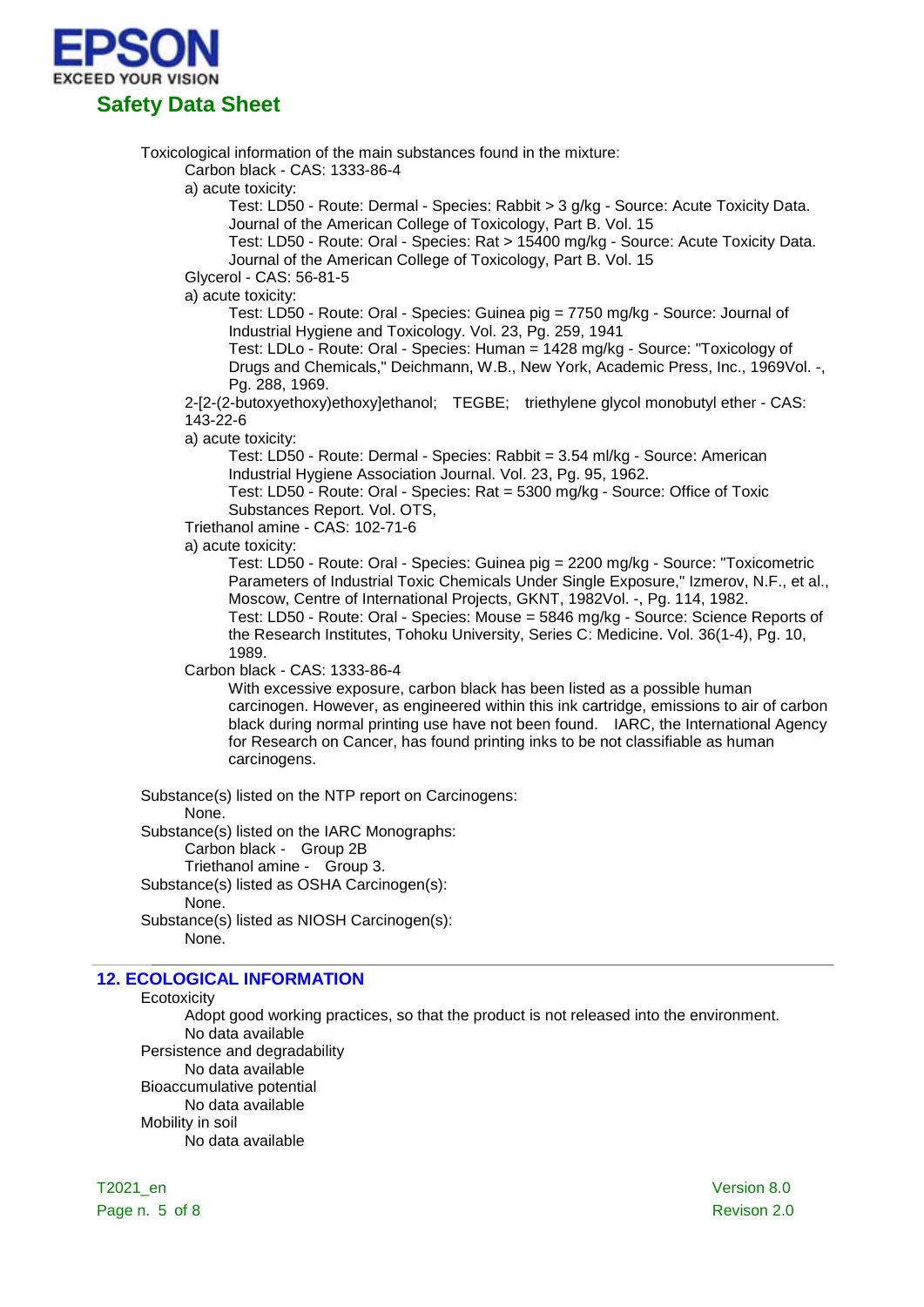

Other adverse effects None

### **13. DISPOSAL CONSIDERATIONS**

Waste treatment and disposal methods

Recover if possible. In so doing, comply with the local and national regulations currently in force.

### **14. TRANSPORT INFORMATION**

UN number Not classified as dangerous in the meaning of transport regulations. UN proper shipping name No data available Transport hazard class(es) No data available Packing group No data available Environmental hazards No data available Transport in bulk (according to Annex II of MARPOL 73/78 and the IBC Code) No data available Special precautions No data available

# **15. REGULATORY INFORMATION**

#### USA - Federal regulations

TSCA - Toxic Substances Control Act

TSCA inventory: all the components are listed on the TSCA inventory. TSCA listed substances:

None.

SARA - Superfund Amendments and Reauthorization Act

Section 302 – Extremely Hazardous Substances: no substances listed.

Section 304 – Hazardous substances: no substances listed.

Section 313 – Toxic chemical list: 2-[2-(2-butoxyethoxy)ethoxy]ethanol; TEGBE; triethylene glycol monobutyl ether.

CERCLA - Comprehensive Environmental Response, Compensation, and Liability Act Substance(s) listed under CERCLA: 2-[2-(2-butoxyethoxy)ethoxy]ethanol; TEGBE; triethylene glycol monobutyl ether.

- CAA Clean Air Act
	- CAA listed substances:

Glycerol is listed in CAA Section 111

2-[2-(2-butoxyethoxy)ethoxy]ethanol; TEGBE; triethylene glycol monobutyl ether is listed in CAA Section 112, Section 112(b) - HON.

CWA - Clean Water Act CWA listed substances:

None.

USA - State specific regulations

California Proposition 65 Substance(s) listed under California Proposition 65: None. Massachusetts Right to know Substance(s) listed under Massachusetts Right to know: Carbon black.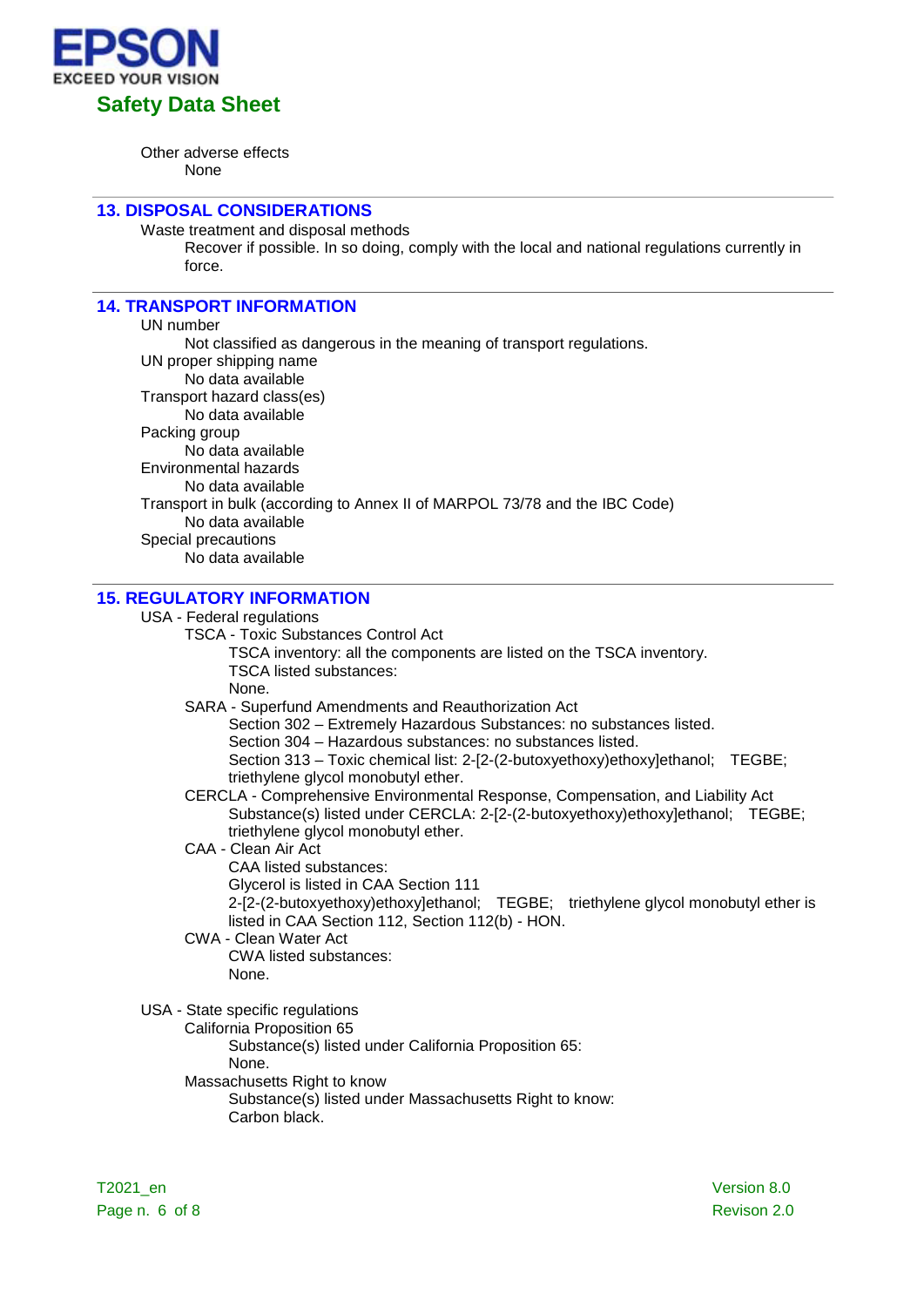

New Jersey Right to know

Substance(s) listed under New Jersey Right to know: Carbon black 2-[2-(2-butoxyethoxy)ethoxy]ethanol; TEGBE; triethylene glycol monobutyl ether. Pennsylvania Right to know Substance(s) listed under Pennsylvania Right to know: Carbon black 2-[2-(2-butoxyethoxy)ethoxy]ethanol; TEGBE; triethylene glycol monobutyl ether.

### **16. OTHER INFORMATION**

Full text of phrases referred to in Section 3: H318 Causes serious eye damage.

Safety Data Sheet dated July 4, 2017, Revision: 2.0 Sections modified from the previous revision:

# 9. PHYSICAL AND CHEMICAL PROPERTIES

Disclaimer:

The information contained herein is based on our state of knowledge at the above-specified date. It refers solely to the product indicated and constitutes no guarantee of particular quality. The information relates only to the specific material and may not be valid for such material used in combination with any other material or in any process.

This Safety Data Sheet cancels and replaces any preceding release.

| ADR:      | European Agreement concerning the International Carriage of                             |
|-----------|-----------------------------------------------------------------------------------------|
|           | Dangerous Goods by Road.                                                                |
| CAS:      | Chemical Abstracts Service (division of the American Chemical<br>Society).              |
| CLP:      | Classification, Labeling, Packaging.                                                    |
| DNEL:     | Derived No Effect Level.                                                                |
| EINECS:   | European Inventory of Existing Commercial Chemical Substances.                          |
| GHS:      | Globally Harmonized System of Classification and Labeling of<br>Chemicals.              |
| HMIS:     | Hazardous Materials Identification System                                               |
| IARC:     |                                                                                         |
|           | International Agency for Research on Cancer                                             |
| IATA:     | International Air Transport Association.                                                |
| IATA-DGR: | Dangerous Goods Regulation by the "International Air Transport<br>Association" (IATA).  |
| ICAO:     | International Civil Aviation Organization.                                              |
| ICAO-TI:  | Technical Instructions by the "International Civil Aviation Organization"<br>$(ICAO)$ . |
| IMDG:     | International Maritime Code for Dangerous Goods.                                        |
| INCI:     | International Nomenclature of Cosmetic Ingredients.                                     |
| KSt:      | Explosion coefficient.                                                                  |
| LC50:     | Lethal concentration, for 50 percent of test population.                                |
| LD50:     | Lethal dose, for 50 percent of test population.                                         |
| LTE:      | Long-term exposure.                                                                     |
| NFPA:     | <b>National Fire Protection Association</b>                                             |
| NIOSH:    | National Institute for Occupational Safety and Health                                   |
| NTP:      | National Toxicology Program                                                             |
| OSHA:     | Occupational Safety and Health Administration                                           |
| PNEC:     | Predicted No Effect Concentration.                                                      |
| RID:      | Regulation Concerning the International Transport of Dangerous Goods<br>by Rail.        |
| STE:      | Short-term exposure.                                                                    |

T2021\_en Version 8.0 Page n. 7 of 8 Revison 2.0